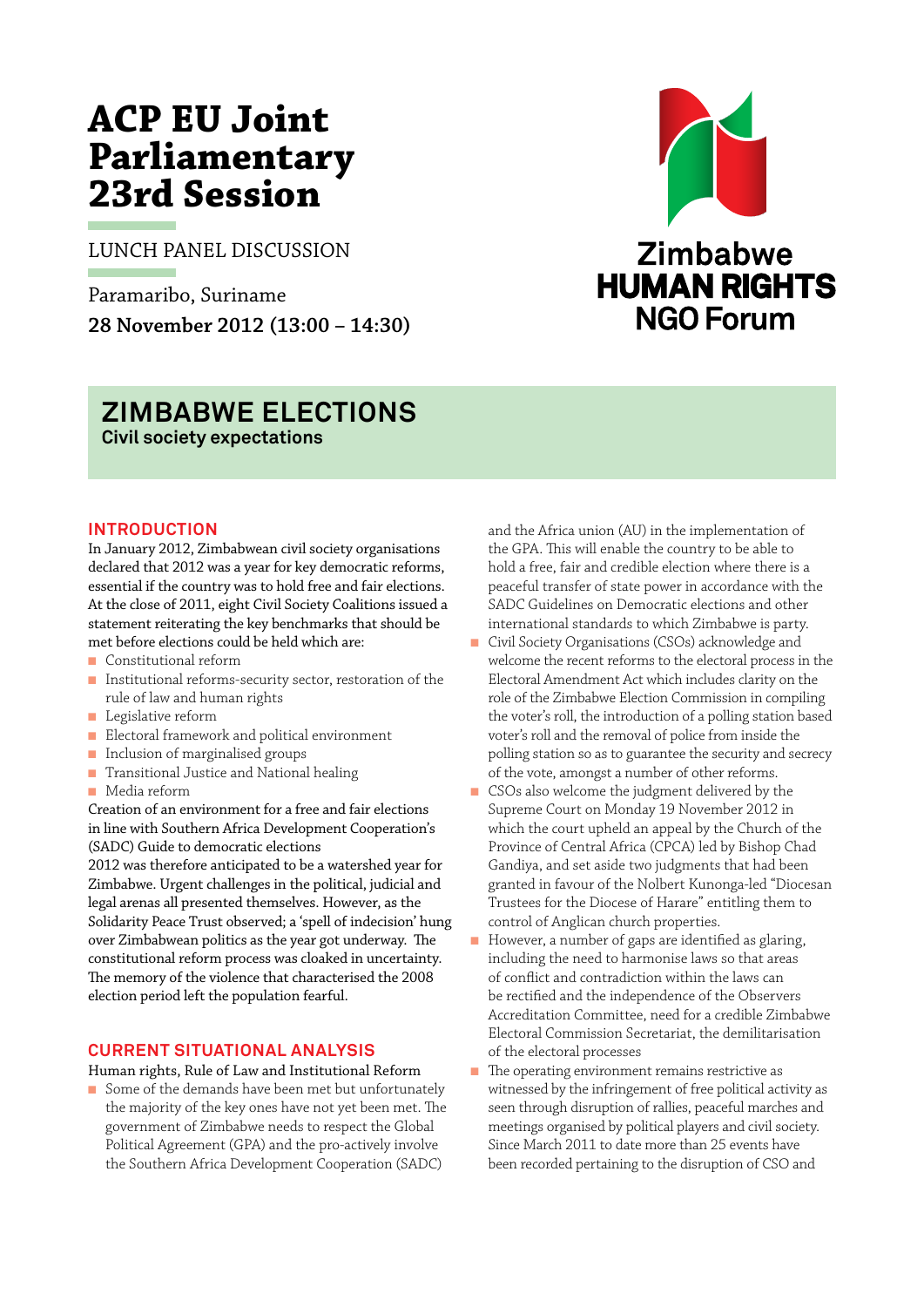opposition activities and rallies by ZANU PF supporters. Ironically, the biggest victims in respect of this have been the political parties in the inclusive government who had approximately 18 rallies disrupted by police and ZANU PF supporters without any arrests confirmed.

- On Saturday, 26 May 2012 Cephas Magura (67), MDC ward 1 chairperson in Mudzi North, Mashonaland Province was murdered while seven party members were injured after an attack by ZANU PF thugs at Chimukoko Business Centre at a police sanctioned rally.
- According to a dossier prepared by Human Rights NGO Forum for the 17th AU meeting in Addis Ababa covering the month of January to June 2012, the country is increasingly sliding into the violent past abetted by impunity. The report notes that as elections call calls increasingly become louder ZANU PF has activated the 2008 terror groups such as Chipangano in Mbare, Top Six in Chinhoyi, Jochomondo in Hurungwe and recent clashes in September 2012 by commuter omnibus operates and soldiers in Harare CBD by Mambindambinda requesting protection fees and money to fund ZANU PF election campaigns. Zimbabwe Peace Project (ZPP) recoded 2186 incidents of human right violations a between January 2012 and May 2012 directly linked electioneering and rising political tensions.
- The NGO Forum has also documented 3 cases of abductions and assaults of suspected MDC supporters by ZANU Pf supporters in Budiriro in September 2012 in what appears to be a well-orchestrated wave of violence.
- n In November 2012, as the country's major political parties gear up in preparing for another electoral cycle, political tensions are slowly rising across the country with 444 cases recorded in October up from the 365 incidents witnessed during the month of September.
- n Political polarization is on the rise as political parties move to organise their supporters and begin to engage voters in preparation for the constitutional referendum and next year's anticipated general elections. One of the major strategies being used by the political parties are door-to-door campaigns as a result of police banning political rallies in most of the country's provinces.
- Experiences of organized political terror are being relived in most parts of the country with an increase in the deployment and visibility of state security agents and soldiers particularly in Manicaland and Bulawayo provinces where they were engaged in human rights abuses in 2008.
- <sup>n</sup> In Bulawayo- two cases of torture were recorded during the period under review and CIO agents were cited as perpetrators. The torture occurred during police detention.
- The COPAC Second All Stakeholders' Conference was the highlight of political events of October 2012. While the actual conference was staged in a peaceful atmosphere with the keynote speaker- President Robert Mugabe making impassioned pleas for peace and political tolerance- the build-up to the conference and the accreditation process was marred by political intolerance, discrimination and outright intimidation

with rural opposition supporters being denied access to accreditation centres or chased away with threats of violence emanating from Zanu PF supporters. The citizenship and Lands clusters were marred by hate speech and the latter degenerated into chaos as delegates exchanged insults.

- <sup>n</sup> Cases of politically-motivated violence and discrimination experienced an upsurge and were concentrated more in Manicaland and Masvingo provinces- two provinces that were previously dominated by Zanu PF before March 2008 harmonised elections.
- **n** Another emerging trend that was confirmed by reports from the two provinces is the simultaneous politicization and empowerment of the institution of traditional leadership. Headmen and Chiefs have overnight become a law unto themselves assuming powers and appropriating functions beyond their constitutional mandate with the blessing of Zanu PF aligned state officials and the police.
- $\blacksquare$  The food situation continued to deteriorate in the provinces of Masvingo, Bulawayo. Matabeleland North and South being the worst affected. Over the past three months, the ZPP has witnessed a nationwide trend where Zanu PF officials and traditional leaders aligned to the party are abusing their positions to deny deserving villagers access to government supported and donor funded food relief on political grounds. People who fail to attend Zanu PF meetings are deliberately omitted as punishment and a campaign strategy.
- $\blacksquare$  An analysis of politically motivated violations during the month of October since 2008 has shown that the number of violations have always been subdued. The highest number of violations were recorded in October 2008 with 1 106 incidents. The violations have been on a downward trend as the political parties began to work together in the inclusive government whose term of office is about to expire.
- n There were 1 058 incidents recorded in October 2009 and continued to decrease in 2010 with 896 having been recorded. In 2011, the country witnessed 605 cases during the month of October with incidents of harassment and intimidation dominating the violations chart

### **Major Highlights for the months of October and November 2012**

<sup>n</sup> A teacher in Makoni West Constituency was abducted by two soldiers driving a private vehicle and in civilian attire after she shared with them her experience of a previous abduction by soldiers while travelling in a commuter omnibus from Rusape to Mutare. The previous abduction occurred in August after soldiers demanding to be made enumerators during the census exercise invaded training centres and disrupted the exercise. Unbeknown to her the driver of the car and one other passenger were soldiers and she was taken to Tsanzaguru 3.2 Army Barracks where she was harassed and made to stand on one leg for more than two hours.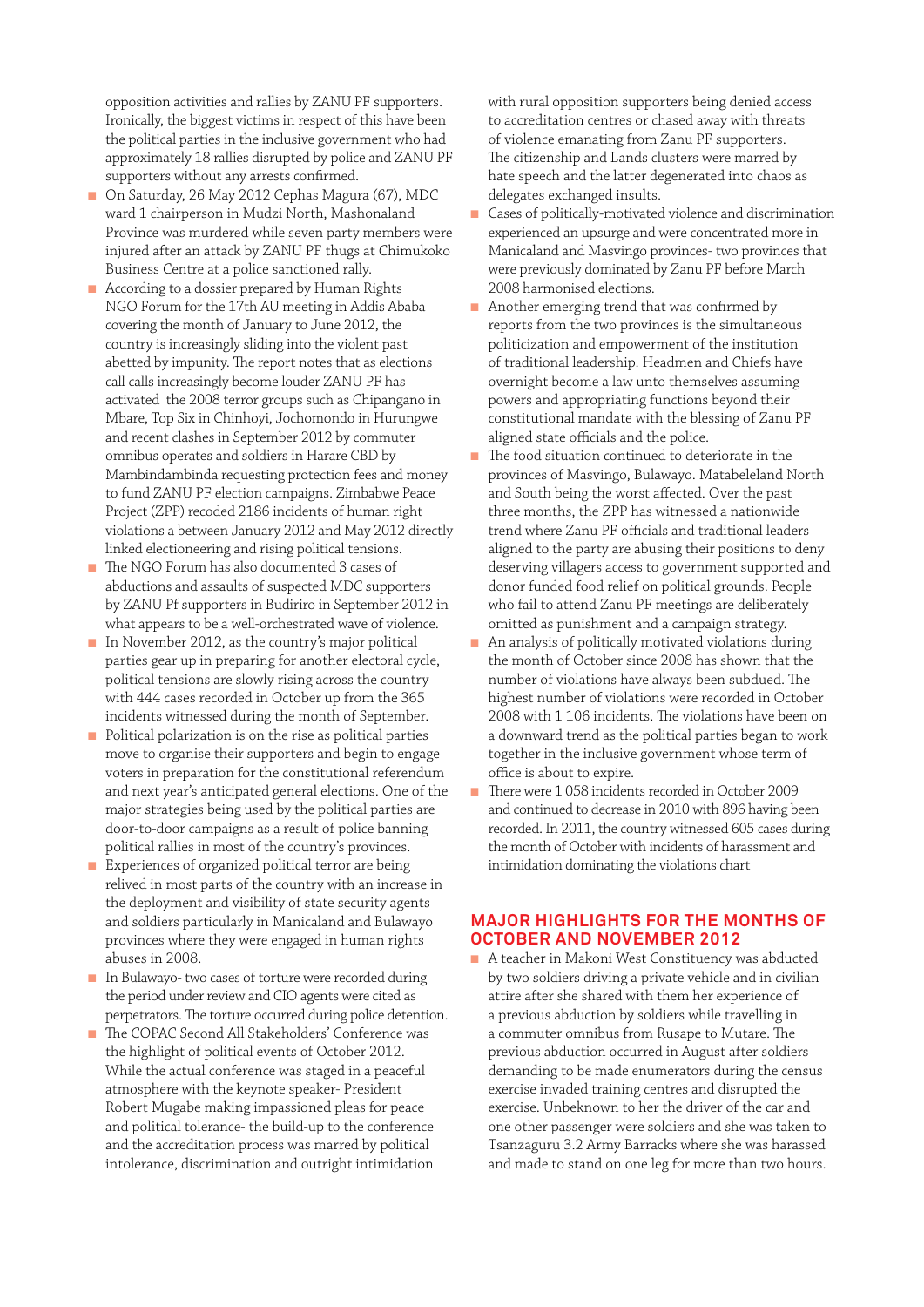- <sup>n</sup> War veterans' leader Jabulani Sibanda addressed a meeting at Muonwe Business Centre Bindura South where he promised blood shed should Zanu PF lose the forthcoming elections.
- Two MDC-T activists were allegedly tortured by CIO agents at their offices located at Magnet House in Bulawayo. The two were beaten under the soles of feet on allegations that they had defaced Zanu PF offices in Mpopoma by leaving graffiti (Chinja Maitiro) on the gate of the premises. The offices apparently belong to Dr Sikhanyiso Ndhlovu the former deputy minister of Education. However before being released without a charge they were ordered to report any suspicious activities to an Officer only identified as "Green".
- Seven officials from the Welshman Ncube-led MDC party were brutally attacked by a group of suspected Zanu PF supporters while conducting a door-to-door campaign in Chitungwiza. Zanu PF attackers allegedly confiscated 39 recruitment forms and 43 party cards. The matter was reported at Makoni Police Station under IR (initial report) number 1620526.
- **n** Mashonaland East case study ZANU-PF activists led by Abrom Nyamande and Forbes Gwara – an aspiring Councillor, yesterday (13 November 2012) force -marched villagers from Ward 26 Murehwa West Constituency to attend a meeting at Chizanga business centre. Addressing the meeting, the two threatened villagers with death if they supported, campaigned or associated in any way with the MDC parties. They told villagers their party would bring militias from outside the area in December who would kill all those who fail to attend ZANU-PF meetings. They promised to make the current ward councillor Passmore Mangwiro of the MDC-T an example by making him disappear. They then instructed all headmen to mark registers of people who attend ZANU-PF meetings from now on and pass on the message to their subjects. Meanwhile in Masvingo, a former Zimbabwe Republic Police [ZRP] Officer who left the force in January 2012 after being victimized for allegedly supporting MDC-T, was arrested this morning and taken to Zaka. ZPP had not yet found out the charge by the time of sending out this alert.

### **Selective application of the law**

Selective application of the law, arbitrary arrests, long incarcerations, and impunity to violators of human rights remains a concern. For example the Glen View 29 residents and MDC supporters who are being falsely accused of killing a police officer at a public bar have spent more than 14 months in detention and have been denied bail more than four times by the state.

n The 29 are currently detained at Chikurubi maximum prison where high risk criminals are detained. 3 of them were recently admitted on bail including Cynthia Manjoro and the MDC-T legislator, Solomon Madzore. On 20 November, Supreme Court Judge of Appeal, Justice Anne-Marie Gowora postpones the bail appeal

for the Glen View residents charged with murder to Thursday 06 December 2012. The postponement was necessitated by the fact that Edmore Nyazamba of the Attorney General's office only filed his legal arguments just before lunch time on Monday 19 November 2012 and the court did not have sufficient time to go through the submissions filed by the State and relate them to the voluminous record of proceedings.

- In August 2012 Gays and Lesbians of Zimbabwe (GALZ) director, Chesterfield Samba was arrested after they accused him of distributing materials that promote homosexuality. Police arrested 44 GALZ members and realised them without any charges and also raided their offices and seized some property from the organisation's offices after breaking in and confiscated computers, Digital Versatile Discs, pamphlets, compact discs and various documents.
- The office of the Attorney General (AG) and police have failed or are unwilling to implement the GPA provision to 'apply the laws of the country fully and impartially in bringing all perpetrators of politically motivated violence to book.' To date perpetrators of human rights violations walk scot free even though they can be positively identified by victims. This perpetuation of the culture of impunity has seen people losing confidence in the criminal justice system and political processes. Without setting up mechanisms to prevent violence and create a conducive environment for free political activity ahead of the next election may be a reincarnation of the bloody and sham 27 June 2008 presidential run off.
- On Thursday 08 November 2012 ended the four-day detention ordeal for three Counselling Services Unit (CSU) representatives who were finally charged with causing malicious damage to property, in contravention of Section 140 of the Criminal Law (Codification and Reform) Act, four days after their arrest on Monday.
- n The Counselling Services Unit (CSU) offices were ransacked and its 5 senior members arrested as the state claimed that the CSU senior staff members inscribed the words "MDC" and "MDC Chinja Ndizvo" on a bill board and on a durawall surrounding the information centre. The lawyers, who represented the three CSU senior officers registered their complaints against the inhuman and degrading treatment that their clients were subjected to including over detention, being shackled while being moved from Kwekwe to Bulawayo, denial to wear spectacles while in Bulawayo police cells and the raiding of the CSU offices on the strength of a defective search warrant.
- <sup>n</sup> On 13 November 2012, a Bindura Magistrate deferred the trial of the Minister of Energy, Hon. Mangoma on charges of undermining authority/ insulting President Mugabe.
- n On 13 November 2012, police in Bulawayo arrested 23 WOZA members and dumped some of them at a cemetery, a day after detaining 79 members, who were demonstrating against perennial water shortages. The WOZA members were rounded up by the police as they staged protests against chronic water shortages in the country's second largest city.